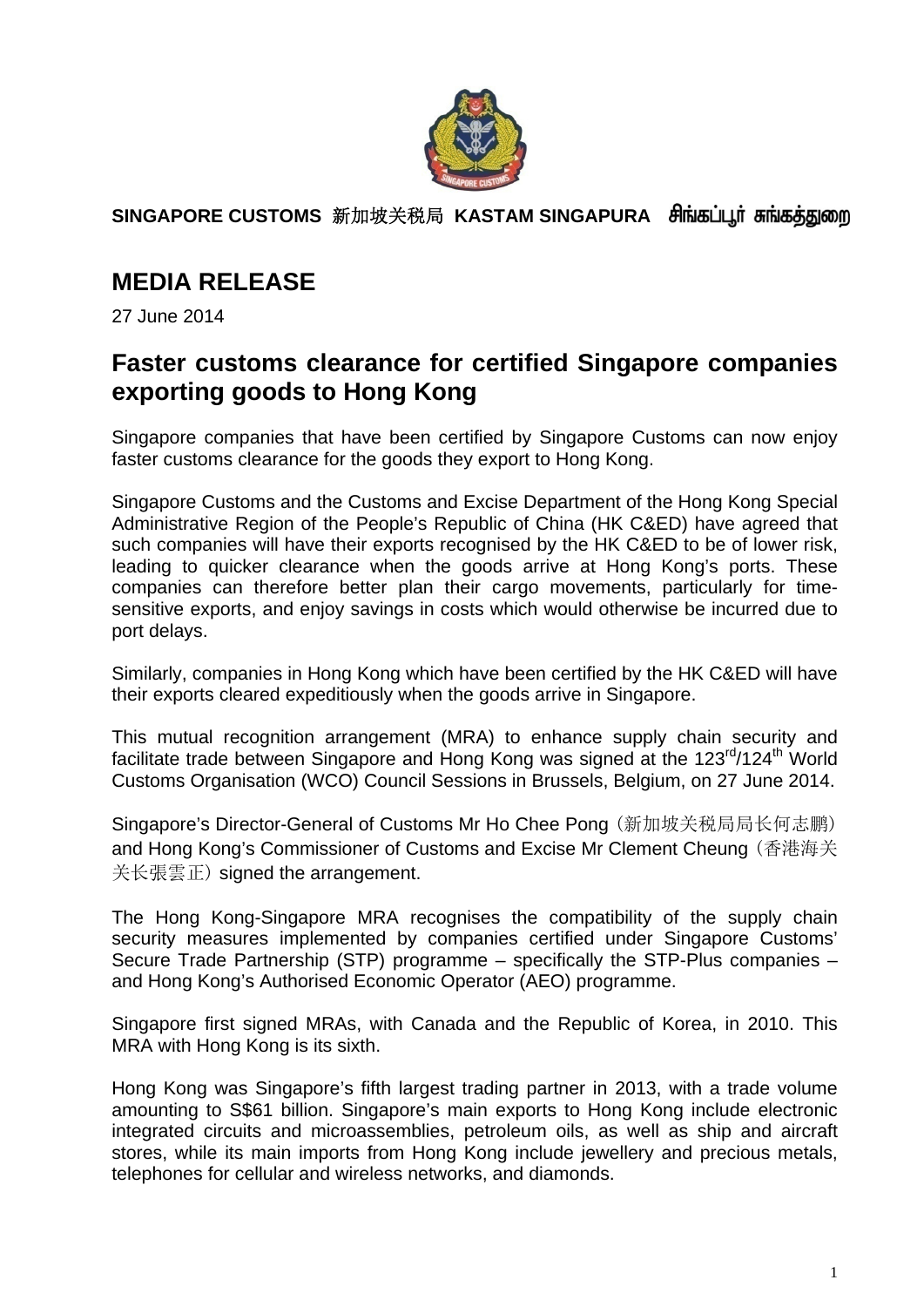"Hong Kong is an important trading partner to Singapore, and this arrangement will bring benefits to our bilateral trade," said Mr Ho. "The close cooperation and open communication between our two customs administrations not only resulted in a smooth negotiation process, but also strengthened our ties. We are very pleased to have concluded this important milestone."

"This MRA also contributes to the growing network of MRAs to strengthen supply chain security globally and promote the facilitation of low risk cargos," added Mr Ho.

"This is the fourth MRA that we have concluded with other customs administrations, after the Mainland, Korea and India," said Mr Cheung. "Singapore is one of the principal trading partners of Hong Kong. The facilitation measures under the MRA will assist local traders in accessing the Singapore market, through which Hong Kong branded products and services are promoted in Singapore while enhancing the favourable image of Hong Kong brands. These bring more business opportunities to the import/export and logistics industries."

### **Companies welcome the Hong Kong-Singapore arrangement**

Companies in Singapore with significant trade with Hong Kong welcomed the signing of the MRA.

"Xilinx is very pleased to know the Hong Kong-Singapore MRA has been concluded," said Mr Eugene Khoo, Director of Logistics, Trade Compliance APAC & Inventory Control of Xilinx Asia Pacific Pte Ltd, a leading provider of All Programmable technologies and devices.

"As we export daily to our strategic customers in Hong Kong, this MRA would greatly benefit both our customers and Xilinx, especially in the event of a trade disruption. Xilinx's shipments are time-sensitive and the ability to clear ahead of non-AEO companies would enhance Xilinx's customer service to our esteemed customers as well as assist our customers to better manage their manufacturing lead times under such circumstances."

#### **Securing and facilitating global trade**

Singapore Customs' STP programme is based on the WCO's Framework of Standards to Secure and Facilitate Global Trade (SAFE Framework of Standards). The WCO SAFE Framework of Standards highlights the need for all stakeholders to take measures to ensure the security of the supply chain, and for customs administrations to establish AEO programmes to certify companies which adopt robust security practices.

Mutual recognition arrangements multiply the benefits of national AEO programmes by elevating trade facilitation and trade security to the international level. Such arrangements also help to facilitate continuous secure trade flows in situations of high alert or when international trade is disrupted.

Singapore Customs is the first customs administration in Southeast Asia to enter into mutual recognition of AEO programmes with other customs administrations. It joins the ranks of a growing number of customs authorities which have signed mutual recognition arrangements, including the European Union, Japan, People's Republic of China, Republic of Korea, and the United States of America.